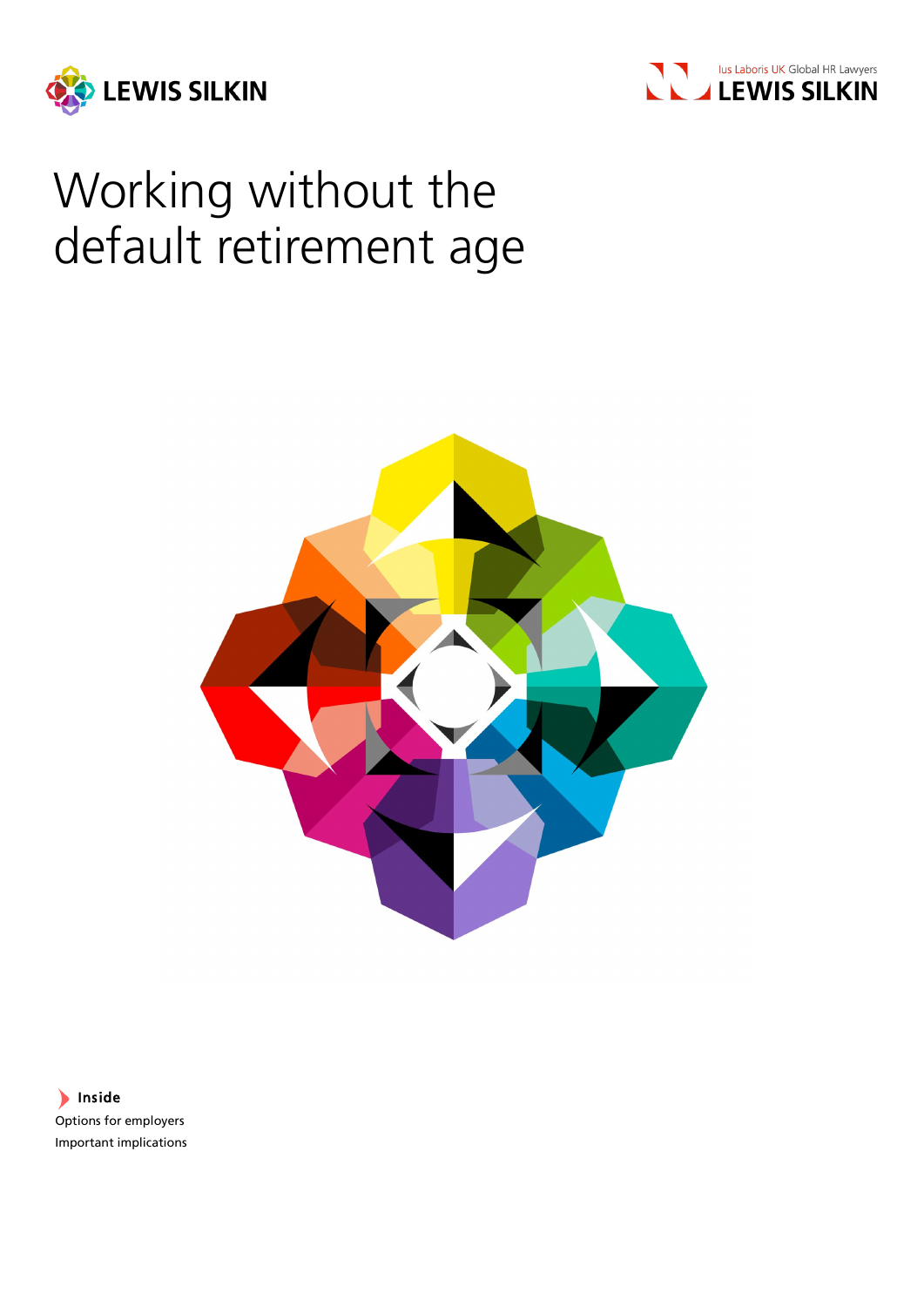# inbrief



## **Introduction**

When age discrimination legislation was first introduced in 2006, it allowed employers to retire employees compulsorily at or over the default retirement age ("DRA") of 65 as long as they followed a statutory retirement notification procedure.

Following consultation in 2010, the Government abolished the DRA entirely with effect from 6 April 2011. Without it, requiring an employee to retire at any age will amount to age discrimination, unless objectively justified. It may also amount to an unfair dismissal.

This Inbrief explores the practical implications of working without the DRA.

### Options for employers post 5 April 2011

Since the removal of the DRA, employers have had two options:

- Retain a retirement age (either the existing age or another) and seek to justify it if challenged; or
- Remove the retirement age and proceed without the ability to require employees to retire at a given age

ACAS has published useful guidance, "Working without the default retirement age", which provides advice to employers on their options.

#### **Retaining a compulsory retirement age**

Employers who retained a compulsory retirement age for employees (or particular categories of employees) could face successful claims of age discrimination and unfair dismissal, unless the retirement age can be objectively justified.

The employer must demonstrate that the retirement age is a proportionate means of achieving a legitimate aim and that the decision to apply that retirement age to the employee in question is also justified.

There is little guidance as to what might be regarded as sufficient justification for a retirement age although ACAS guidance, European and UK case law have suggested the following *may* be legitimate aims:

- workforce planning (the need for business to recruit, retain and provide promotion opportunities and effectively manage succession)
- the health and safety of employees, their colleagues, or the general public
- ensuring an age-balanced workforce and intergenerational fairness (i.e. sharing jobs amongst the generations)
- ensuring a high level of service and continued competence
- maintaining a collegiate workforce/avoiding undignified performance management of older employees (but see below regarding performance management and stereotypical assumptions)

The Government, however, has stated that there would be only "*limited cases*" where retirements are essential and a compulsory retirement age could be retained.

In order to justify a compulsory retirement age, it is vital for the employer to have clear and cogent evidence, demonstrating the reason(s) for adopting a particular age. It will have to demonstrate why that particular retirement age was chosen, and that there is no less discriminatory way of achieving the same result.

The employer will still need to follow a fair retirement procedure to avoid an unfair dismissal claim. ACAS guidance recommends that the employee should be given adequate notice of their impending retirement and that employers should consider requests to stay on beyond the compulsory retirement age as an exception to the general policy, if circumstances permit.

#### **Removing a compulsory retirement age**

For employers who decided to remove the compulsory retirement age, employees will either end their careers when they choose, by resigning, or the employer will have to dismiss them, on fair grounds and following a fair procedure.

Regardless of whether employers retained or removed the DRA, both approaches have important implications for employment practices.

#### Recruitment

The provisions allowing an employer to refuse to employ a person who is within six months of the DRA were also abolished in April 2011.

As a result, employers who have no retirement age will need to consider all job applications regardless of age, unless directly or indirectly discriminatory job requirements can be justified. To avoid claims of age discrimination in recruitment, employers should ensure that job advertisements do not contain wording which could be construed as discriminatory; that candidates are selected for recruitment using transparent and objective written selection criteria; and that recruitment decisions are documented.

If an employer *can* justify a retirement age, it is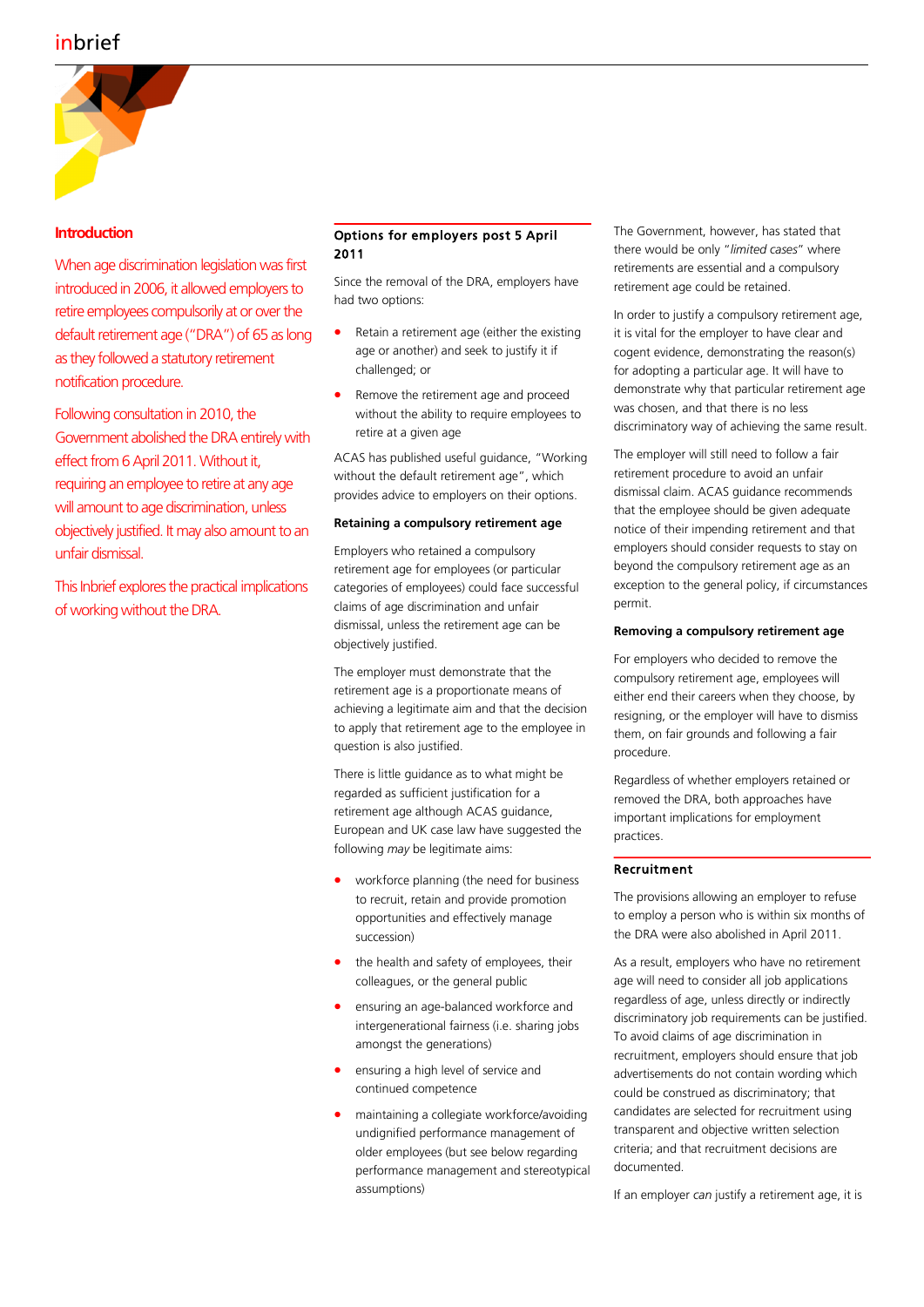

likely that it would also be able to justify refusing to employ people who have already attained that age, or who are very near to it.

#### Performance management

The Government has emphasised that for most types of work there is no link between age and performance. Assumptions that performance declines with age should be avoided. However, some employers may in the past have avoided having performance discussions with older workers because they would soon be retiring or because they thought it would be an undignified way to treat a person nearing the end of their career. For employers who have not retained a retirement age, it is particularly important to ensure that performance concerns are managed appropriately, whatever the age of the employee.

Employers should check that they have clear and robust performance management processes and apply them consistently. Such processes could include:

- identifying performance issues at an early stage
- establishing whether any training or development may assist
- agreeing targets
- adopting appropriate review periods

#### Workplace discussions

Employers without a retirement age may still want to ask their older workers about their retirement plans so that the employer can plan accordingly. Concerns have been expressed that such conversations could amount to age discrimination, unless objectively justified.

To avoid inferences of discrimination, employers may want to consider having "workplace discussions" with all employees, either incorporated into their appraisal process or in a separate meeting. The advantage of this approach is that it does not target a particular age group and is actively encouraged by ACAS in its guidance.

The questions asked in workplace discussions would not need to be identical for every employee, but employers should avoid asking direct questions to older workers which could be seen as discriminatory (whether on age grounds or otherwise). ACAS has recommended asking employees open questions about their short, medium and long term plans and aims. If an older worker indicates in these conversations that he/she is considering retirement then the employer can have more detailed discussions about this.

If employers do wish to have workplace discussions then written records should be kept to avoid disputes in the future.

#### Flexible working

If an employee indicates that he/she is considering retirement, this may prompt a discussion about changes in working hours leading to retirement. However, employers may face age discrimination claims from younger employees if flexible working arrangements are granted to employees considering retirement but not to other, inevitably younger, employees. Flexible working requests should be treated consistently and take account of business needs. However, it is possible employers would be able to justify differences in treatment, particularly if the flexible working arrangements are for a limited time only.

#### Ill health

Whilst employers should not make assumptions about the health of older workers, in general terms health will decline with age to varying degrees. As a result it is possible that employers who have removed their retirement age may have to deal with an increased number of ill health issues in the workplace.

Such cases would need to be managed carefully, especially if the employee's condition amounts to a disability protected by discrimination legislation. Employers have a duty to make reasonable adjustments for disabled employees.

Employers may be able to dismiss employees on ill health grounds. However, to avoid successful claims of unfair dismissal and disability discrimination (if applicable), employers will need to have strong grounds to dismiss and follow a fair process. This will include obtaining medical evidence regarding the employee's condition, considering the employee's prognosis and the requirements of the business and

consulting with the employee before making any dismissal decisions. Where an older employee is dismissed on health grounds, the employer may also face claims of age discrimination. Employers will need to show that they would have treated any employee with the same ill health issues in the same way, regardless of age.

#### Terms and conditions and insured benefits

Employers may not adopt less favourable terms and conditions of employment for older workers, unless justified. However, following concerns that were raised during the consultation regarding the abolition of the DRA, the legislation provides that it is not age discrimination to provide access to 'insurance or a related financial service' only to employees aged under 65 (or State Pension Age, if greater).

While the State Pension Age is still 65, the exemption itself only applies to ceasing benefits *at* 65 or restricting benefits to the under-65s. It *doesn't* expressly cover a situation where an employer already provides a benefit to age 70, for example. In that situation, a 71 year old could potentially bring a claim comparing herself to a 69 year old. This wouldn't be covered by the exemption so the employer would have to justify in the normal way.

The exemption is also restricted to the insurance/service being provided pursuant to an arrangement between the employer and a third party (the classic insured benefit situation), although there is a specific provision for employers who are in the insurance business, where they can provide their own product. This means that it won't necessarily cover employers who self insure.

#### Occupational pension schemes

As with other terms and conditions, employees aged 65 and over should continue to participate in the company's pension scheme.